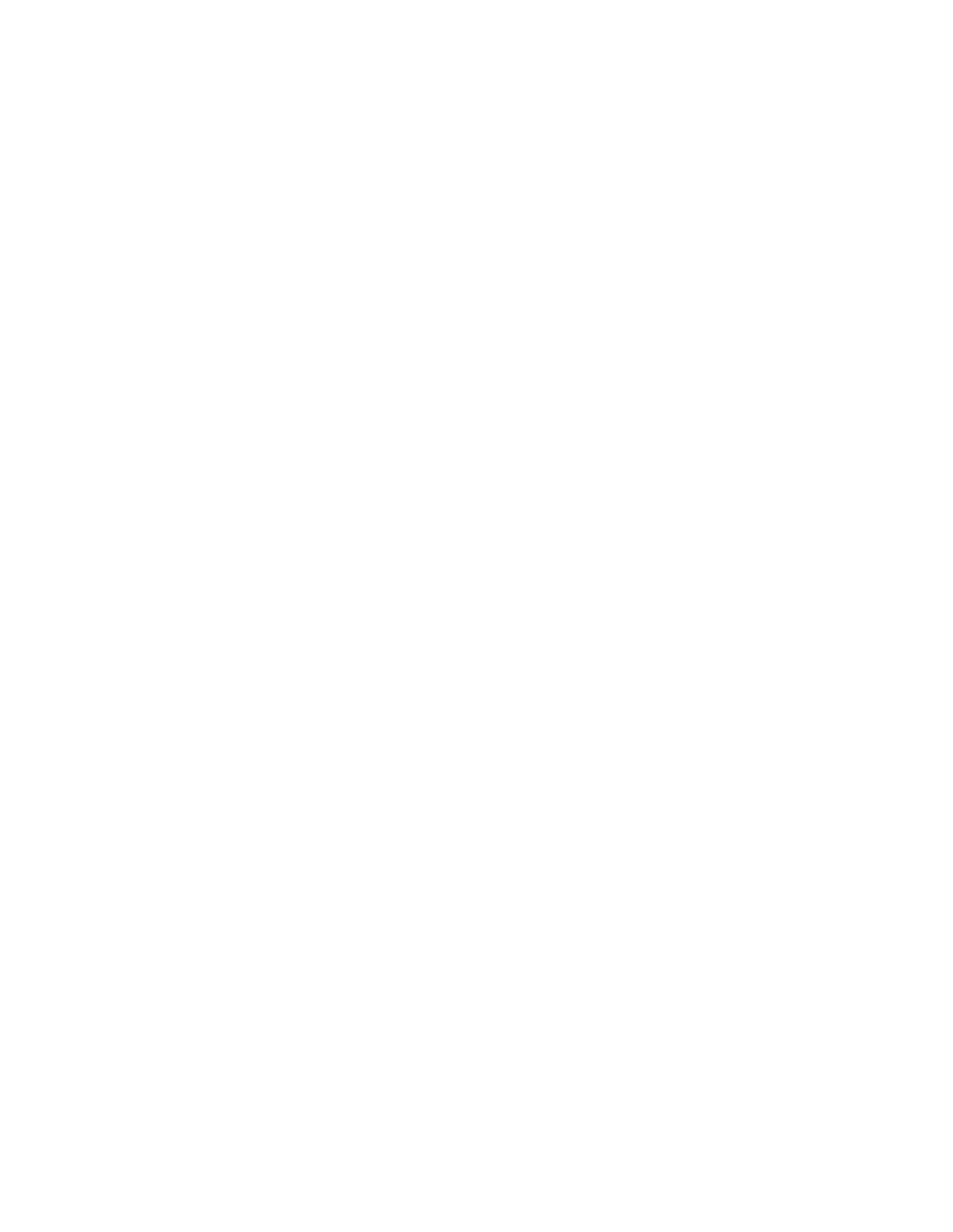#### **1 Introduction**

- 1.1 The Criteria for Local Heritage Designations shall be used by the Borough Council to determine whether buildings, landscapes or areas in Erewash are worthy of designation either as Locally Listed Buildings, Locally Registered Gardens or as Conservation Areas.
- 1.2 The Borough Council has adopted Conservation Area Procedures (2006) for the designation of new Conservation Areas and for the amendment of existing Conservation Area boundaries.

# **2 Statutory Context**

- 2.1 Section 69 of the Planning (Listed Buildings and Conservation Areas) Act 1990 defines a Conservation Area as an area "of special architectural or historic interest, the character or appearance of which it is desirable to preserve or enhance".
- 2.2 The Borough Council has a duty to periodically determine which parts of the Borough meet this definition and to "designate those areas as Conservation Areas" (Section 69(1)).
- 2.3 The Borough Council also has a duty to periodically review existing Conservation Areas "to determine whether any … further parts should be designated" and to "designate those parts accordingly" (Section 69(2)).
- 2.4 Under Section 1 of the Act, the Secretary of State for Culture, Media and Sport "shall compile lists of buildings of special architectural or historic interest, and may amend any list so compiled". Under Section 8C of the National Heritage Act 1983, English Heritage may "compile a Register of Gardens … of special historic interest".
- 2.5 The Borough Council may compile a Local List of buildings that have some architectural or historic interest. In the same way, they may compile a Local Register of gardens that have some historic interest. These are not statutory functions.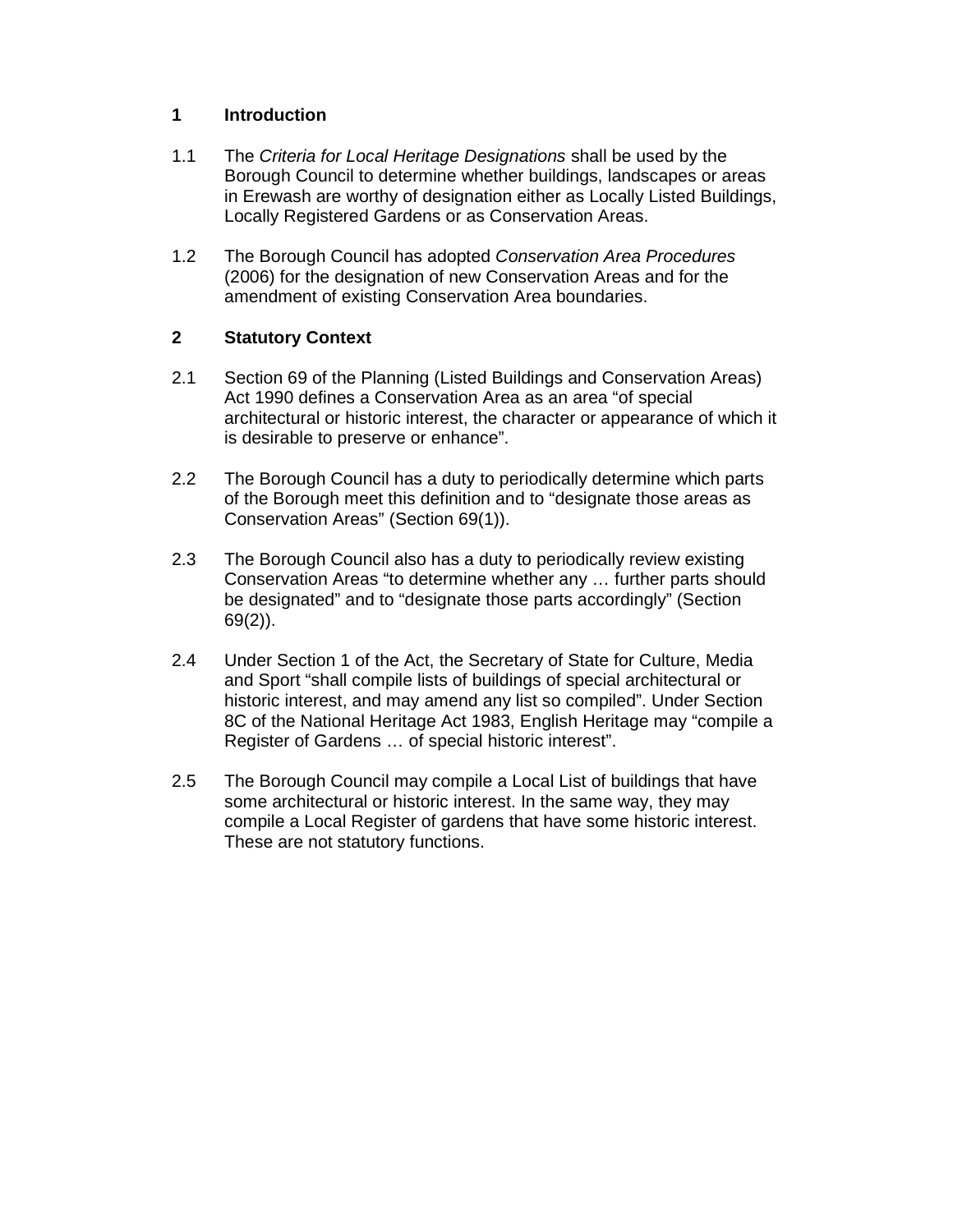# **3 Statutory Criteria**

3.1 The DCMS Circular Principles of Selection for Listing Buildings (2010) sets out the general principles that are applied when deciding whether a building should be added to the Statutory List.

#### **Age and Rarity**

- 3.1.1 The statutory list includes most buildings constructed before 1840. After this date, "because of the greatly increased number of buildings erected and the much larger numbers that have survived, progressively greater selection is necessary".
- 3.1.2 The Principles of Selection state that a building is more likely to have special interest when there are "fewer surviving examples of its kind".

#### **Architectural Interest**

3.1.3 The statutory list includes buildings of "importance in their architectural design, decoration or craftsmanship" as well as "nationally important examples of particular building types and techniques".

#### **Historic Interest**

3.1.4 The list includes buildings that "illustrate important aspects of the nation's social, economic, cultural, or military history" as well as those that "have close historic associations with nationally important people".

#### **Group Value**

3.1.5 The list includes buildings of which "the exterior contributes to the architectural or historic interest of any group of buildings of which it forms part", particularly those that form part of "an important architectural or historic unity or a fine example of planning, or where there is a historical functional relationship between a group of buildings".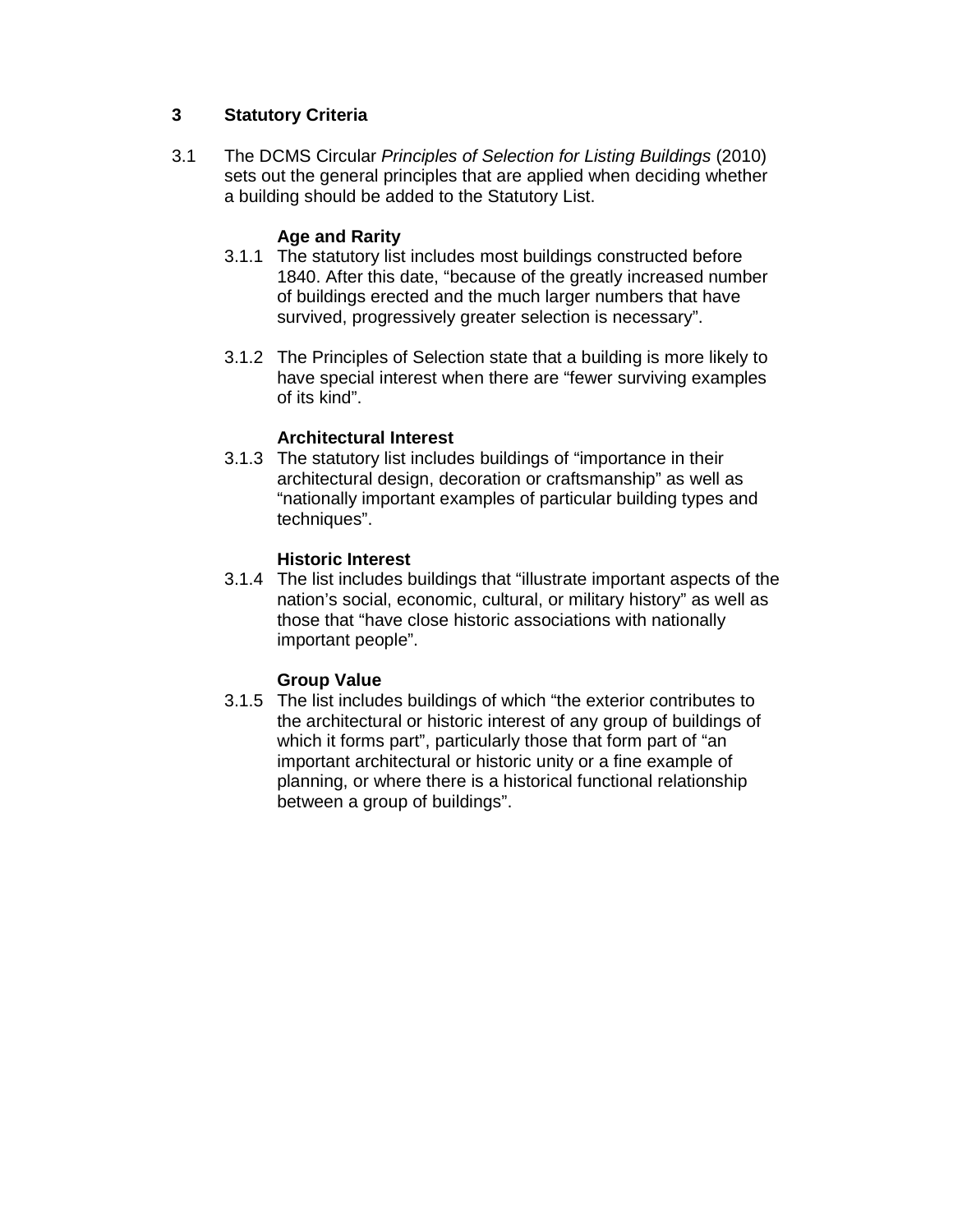# **4 Definitions**

#### **Building**

4.1 In accordance with the Town & Country Planning Act 1990, the term "building" shall refer to any structure or erection, or any part of a building as so defined, although it shall not refer to plant or machinery comprised in a building. The definition of "building" is broad enough to encompass, for example, items of street furniture.

# **Heritage Asset**

4.2 In accordance with PPS5 Planning and the Historic Environment, the phrase "heritage asset" shall refer to a building, place or landscape positively identified as having a degree of significance meriting consideration in planning decisions. Heritage assets are the valued components of the historic environment.

#### **Designated Heritage Asset**

4.3 In accordance with PPS5, the phrase "designated heritage asset" shall refer to those heritage assets that have been designated under relevant legislation in recognition of their level of significance. They include Listed Buildings, Conservation Areas and Registered Parks & Gardens.

# **Significance**

4.4 In accordance with PPS5, the term "significance" shall refer to the value that a heritage asset has to this and future generations because of its architectural or historic interest.

# **5 Planning Policy Context**

- 5.1 Planning Policy Statement 5 Planning for the Historic Environment (PPS5) was published in April 2010. The policy statement advises that, although some heritage assets are not designated, the "desirability of sustaining and enhancing their significance" is still a material planning consideration. This consideration should be taken into account in determining any application for Planning Permission relating to such a heritage asset.
- 5.2 Policy HE2 of PPS5 expects Local Planning Authorities to "ensure that they have evidence about heritage assets in their area". The compilation of a Local List would contribute to this evidence base.
- 5.3 The Erewash Borough Local Plan was adopted in June 2005. Policies from the Local Plan were saved in July 2008 pending the adoption of a Local Development Framework. Saved Policy EV7 Buildings of Local Interest is designed to protect locally significant buildings through the planning process.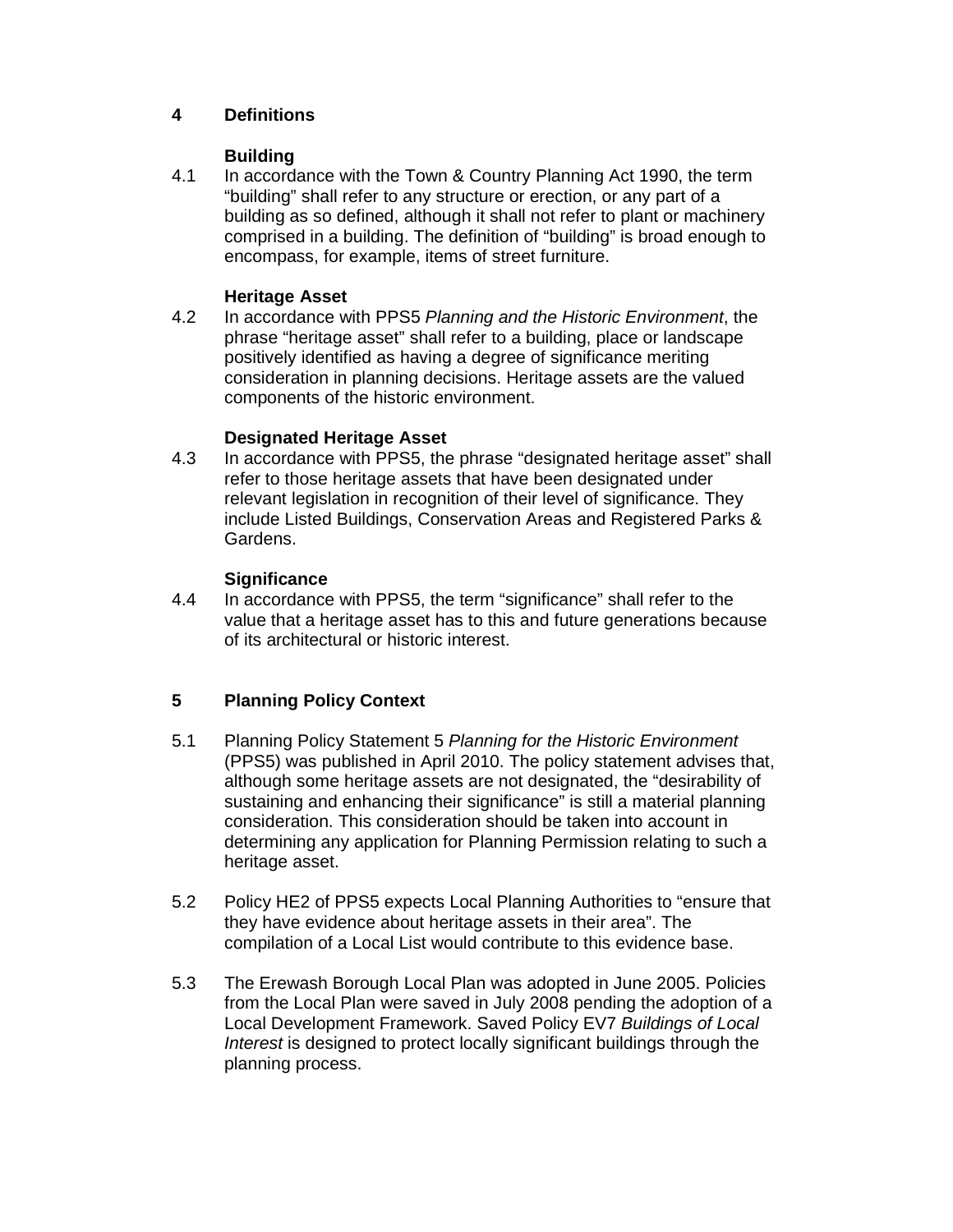# **6 Criteria for Local Heritage Designations**

- 6.1 The following criteria shall be used by the Borough Council to determine whether buildings, landscapes or areas in Erewash are worthy of designation either as Locally Listed Buildings, Locally Registered Gardens or as Conservation Areas. The local criteria are based upon the statutory criteria.
- 6.2 The criteria are presented as a series of questions that permit objective and evidence-based decision making. The evidence that will inform the criteria is contained in the attached guidance notes. These notes do not form part of the adopted criteria; they are subject to change as new evidence comes to light.

# **7 Age and Rarity**

- 7.1 **Does the building, landscape or area possess qualities of age?** Is there evidence that the building, landscape or area predates an era of mass production and mass transportation? Does the building, landscape or area exhibit distinctive local traditions, rather than materials or designs imported from elsewhere?
	- 7.1.1 Is there evidence that the building predates the reign of Queen Victoria (1837)? Can the building be identified on Sanderson's map Twenty Miles around Mansfield (1835<sup>1</sup>)?
	- 7.1.2 Does the building otherwise predate an important local watershed such as a Parliamentary Enclosure, a population explosion or the arrival of an early transportation route?
- 7.2 Does the building, landscape or area possess qualities of age when considered in the context of its type? Is it a particularly early example of its type?
- 7.3 **Does the building, landscape or area possess qualities of rarity?** Is the building, landscape or area one of the few examples of its type that survive intact?
- 7.4 In the case of an area, is there a concentration of buildings (included on the statutory list or not) that possess qualities of age and rarity?

 $\overline{a}$  $1$  The map was surveyed from 1830 to 1834.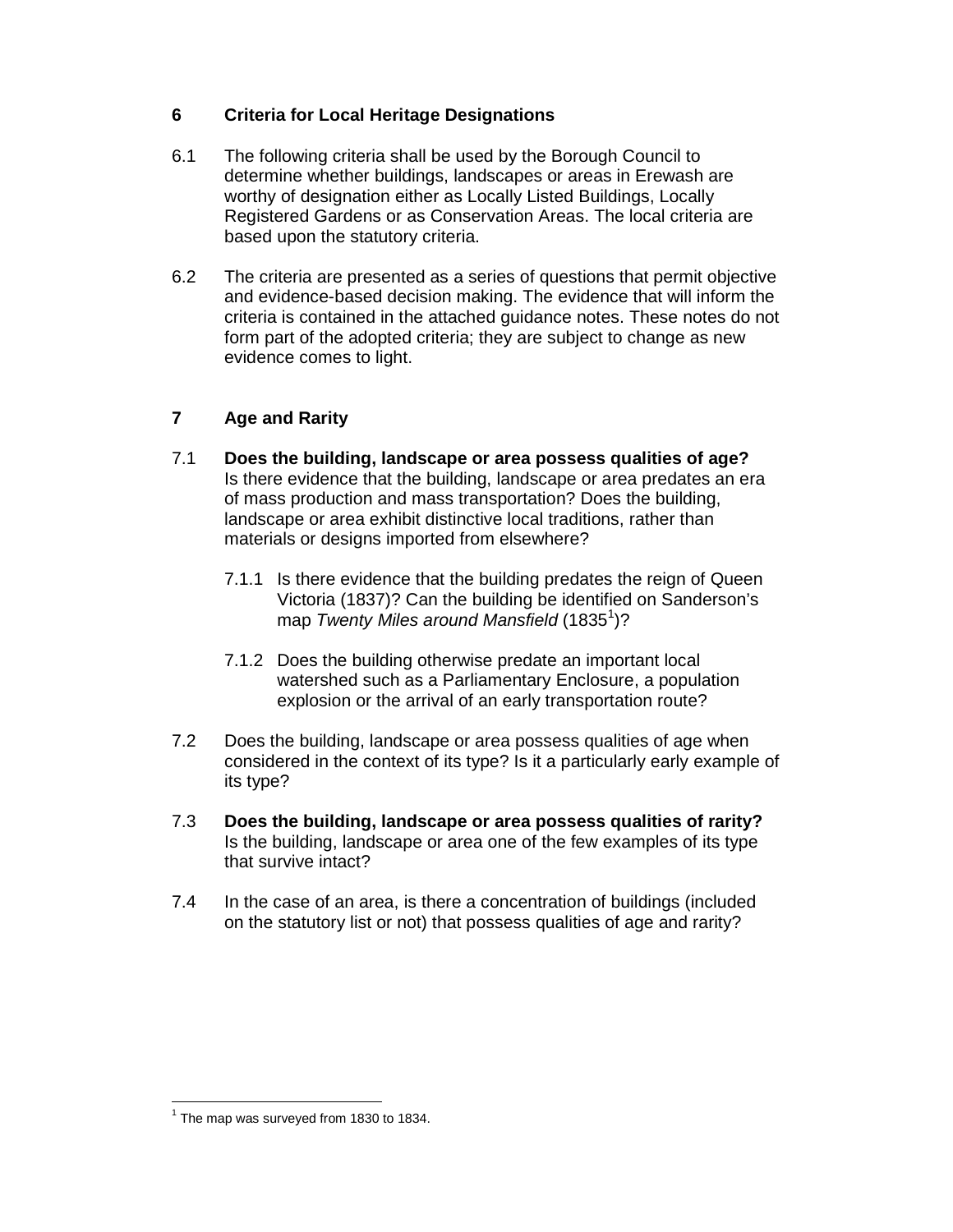#### **8 Architectural Interest**

# 8.1 **Does the building, landscape or area possess special architectural interest?**

Does the building exhibit quality in its architectural design, craftsmanship or decoration? Is it a locally important example of a particular building type or technique?

- 8.1.1 Does the building, landscape or area appear in a recognised architectural gazetteer?
- 8.1.2 Does the building exhibit quality in its architectural design? Is it the work of a nationally or locally important architect or engineer?

A basic assessment of the importance of an architect should be according to:

- The number of listed buildings that they designed, considered in proportion to the length of their career;
- The absolute number of grade I or grade II\* listed buildings that they designed.

A fuller assessment may also take into account other factors including:

- The number of buildings they designed that have been recognised as making a particularly positive contribution to the character of a Conservation Area;
- The number of buildings they designed that have been included on the Local List for other reasons (such as their inclusion in a key gazetteer).
- 8.1.3 Does the building exhibit quality in its craftsmanship or decoration? Is it the work of a locally important builder or craftsman?
- 8.2 **Does the building, landscape or area possess architectural group value?** In the case of an area, is there a concentration of buildings (included on the statutory list or not) that possess special architectural interest? Is the area a fine example of planning? Was it laid out by a locally important architect?